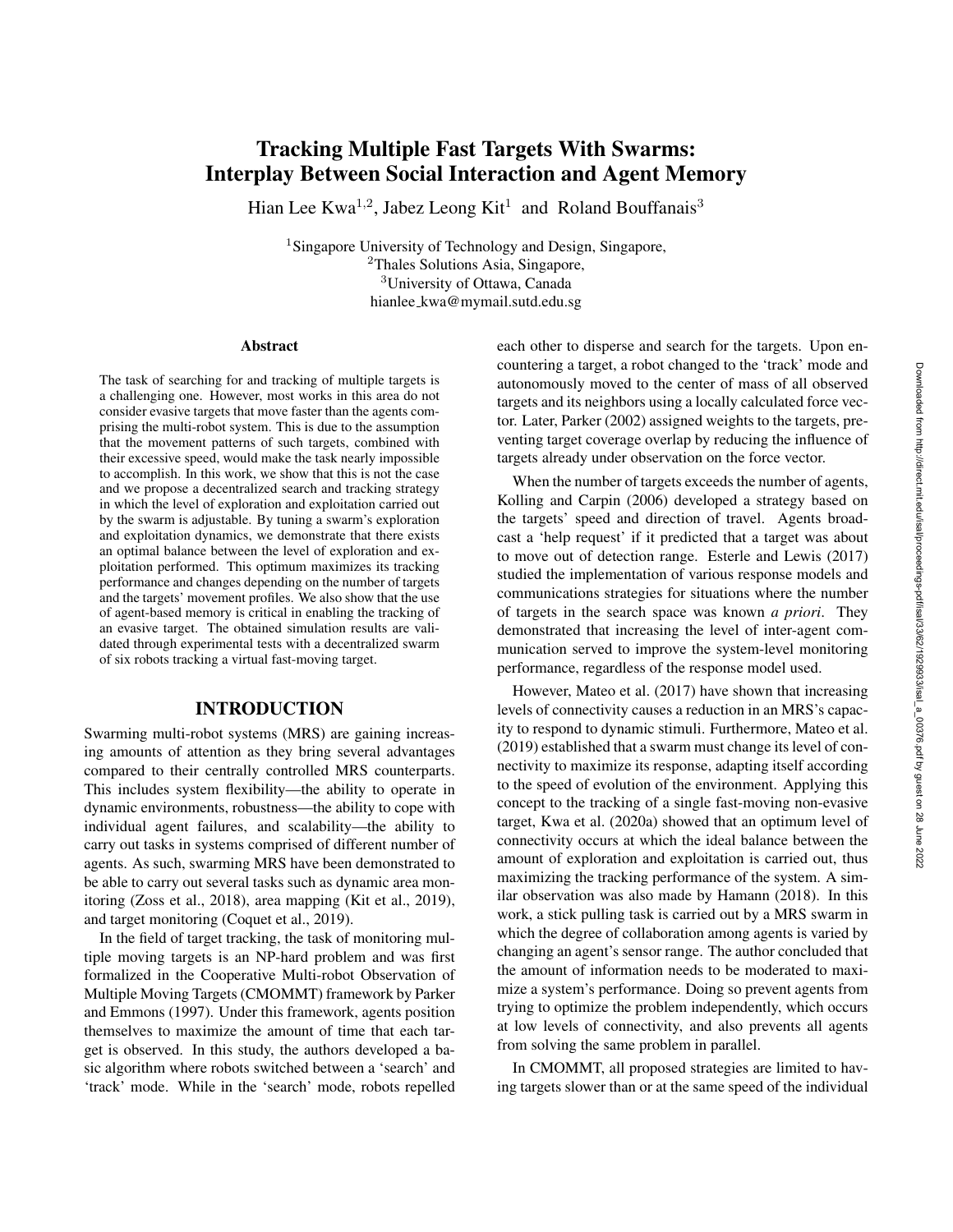swarming agents. This is especially the case when evasive targets are being tracked where there is a long-standing assumption that the targets will always be able to evade their pursuers given their superior mobility and maneuverability. This gives a false sense that the problem is impossible for the pursuing swarm (Parker and Emmons, 1997; Parker, 2002). However, it has been shown that this is possible in various target capture games where the pursuers have vision of the entire environment (Janosov et al., 2017; Zhang et al., 2019). Shishika and Paley (2019) also demonstrated that information sharing between swarming agents aids agents in the process of intercepting and capturing a fast-moving evader. Furthermore, Ni and Yang (2011) showed that the networks used to share information among agents must be a dynamic one. This allows connections between agents to be broken and established, maximizing the system's ability to capture evasive targets.

Our contribution to this challenging problem is a novel swarm-based strategy for memory-enabled agents. Memory is demonstrated to be critical in allowing an MRS to track evasive targets that move faster than the individual units. Its introduction also gives another parameter that can tune an MRS's exploration and exploitation dynamics (EED), permitting agents to successfully prioritize either exploratory or exploitative actions. In doing so, the system autonomously adapts its collective dynamics to maximize its performance while tracking different target numbers, speeds, and movement profiles. In this problem of dynamic target tracking problem, Jordehi (2014) cited two main challenges which are addressed in this work, namely: (1) the trade-off between exploration and exploitation carried out by a swarm, and (2) problems associated with outdated system memory. As such, we also thoroughly explore the intricate interplay between these two factors that give rise to the optimum amount of system engagement necessary to maximize the system's tracking performance.

The rest of this paper is structured as follows. We first present the MRS search and tracking strategy. We then describe the operating conditions of the search environment in which we deploy our MRS, as well as introduce a metric that allows for the quantification of a swarm's EED. This novel approach is thoroughly analyzed through simulations, and also validated experimentally using a testbed comprising six decentralized miniature robots.

#### Methods

## Search and Tracking Strategy

The strategy used by Kwa et al. (2020a) was composed of two regulated behavioral patterns: (1) promotion of agent aggregation around a point of attraction (exploitation), and (2) an adaptive inter-agent repulsion behavior (exploration). These behaviors, inspired by the Charged Particle Swarm Optimization algorithm (CPSO) (Blackwell and Bentley, 2002) and the Social-Only PSO (Engelbrecht, 2010), generated two velocity vectors at each time-step that were combined to give a final agent velocity vector:

$$
\mathbf{v}_i[t] = \mathbf{v}_{i,\text{att}}[t] + \mathbf{v}_{i,\text{rep}}[t],\tag{1}
$$

where  $\mathbf{v}_{i, \text{att}}[t]$  and and  $\mathbf{v}_{i, \text{rep}}[t]$  are the velocity vectors generated by the attractive component and the repulsion component respectively. Selecting the degree, k, of the inter-connecting k-nearest neighbor communications network controlled the amount of social interaction between the swarming agents, and hence the overall EED of the swarm.

The overall strategy employed in the system is detailed in Algorithm 1. The individual components of this algorithm will be explained in the following sections.

| <b>Algorithm 1</b> : Dynamic $k$ -Nearest Network Search and                                   |
|------------------------------------------------------------------------------------------------|
| <b>Tracking Strategy</b>                                                                       |
| 1: Set $t = 0, k \in [2, N - 1], \omega = 1$ , and $c = 0.5$                                   |
| 2: while System active do                                                                      |
| <b>for</b> All agents $i \in [1, N]$ <b>do</b><br>3:                                           |
| Set p using Algorithm 2<br>4:                                                                  |
| Calculate $v_{att,i}$ using Eq. (2)<br>5:                                                      |
| Calculate $v_{\text{rep},i}$ using Algorithm 3<br>6:                                           |
| $\mathbf{v}_i[t] \leftarrow \mathbf{v}_{\text{att},i}[t] + \mathbf{v}_{\text{rep},i}[t]$<br>7: |
| $\mathbf{v}_i[t] \leftarrow (v_{\text{max}}/v_i[t]) \cdot \mathbf{v}_i[t]$<br>8:               |
| $\mathbf{x}_i[t+1] \leftarrow \mathbf{x}_i[t] + \mathbf{v}_i[t]$<br>9:                         |
| end for<br>10:                                                                                 |
| 11:<br>$t \leftarrow t + 1$                                                                    |
| 12: end while                                                                                  |

Agent Aggregation The aggregation component of the strategy was used to generate a point of attraction for the agents, encouraging exploitative actions. Each agent keeps track of the position at which a target was found and the time at which it was detected. Each agent also receives a set of target positions and encounter times from its k-nearest neighbors. These received values are compared to an agent's own values and the most recent target position is used as a point of attraction, p (see Algorithm 2). Therefore, agents can exploit both information that is directly sensed from the environment and those coming from its neighbors. Note that a neighborhood is understood in the network sense; an agent  $i$  has as many neighbors as its degree  $k$ . Given that time-varying network topologies are considered, the neighborhoods of each individual agent change over time.

Using an agent's previous velocity and location relative to p, an agent's velocity is updated according to:

$$
\mathbf{v}_{i,\text{att}}[t+1] = \omega \mathbf{v}_i[t] + cr(\mathbf{p}[t+1] - \mathbf{x}_i[t+1]).
$$
 (2)

This equation is similar to that used in the social-only PSO model (Engelbrecht, 2010), where  $\omega$  is the velocity inertial weight, set at  $\omega = 2$ , c is the social weight, set at  $c = 2$ , and  $r$  is a number randomly drawn from the unit interval. In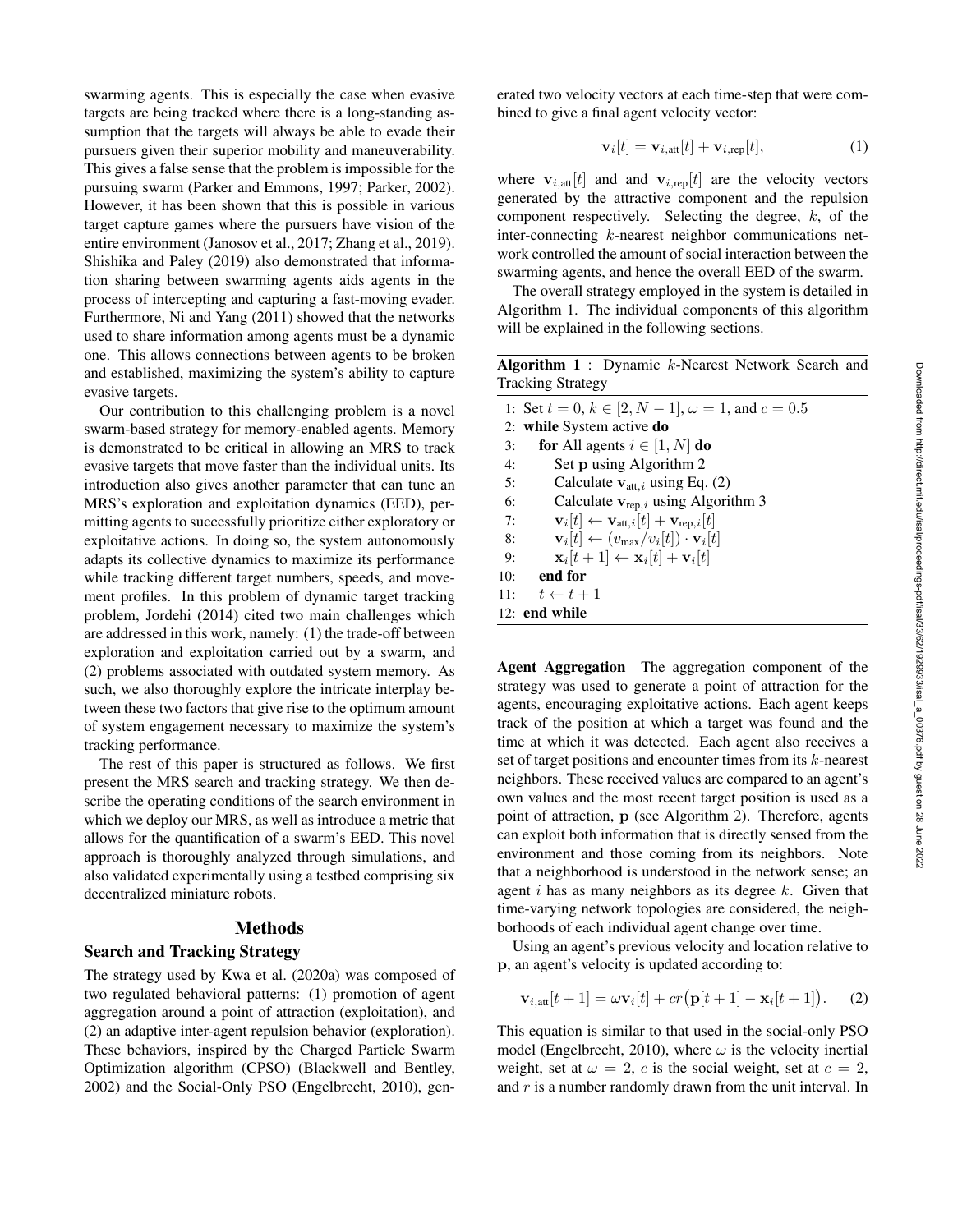computational optimization, this is the main driver of a the system's exploitative behavior. Here, it is used to drive the MRS towards the target. It should be noted that the targets will never overlap each other and that agents do not assign unique identifiers to tracked targets.

Crucial to the system's ability to track an evasive target is the implementation of agent-based memory. It was previously determined that the use of memory was counterproductive as its usage resulted in the exploitation of outdated information, causing swarm aggregation in a location at which the target is no longer present (Coquet et al., 2019; Kwa et al., 2020a). Despite these disadvantages, memory usage has been shown to encourage the aggregation of agents around high quality target patches in static non-destructive foraging tasks (Falcón-Cortés et al., 2019; Nauta et al., 2020b). In the pursuit of an evasive target that moves faster than any individual agent, the use of agentbased memory gives the swarm a longer lasting point of attraction. This increases the amount of exploitation carried out by the MRS, allowing it to close in on a target even though agents are unable to detect the presence of the target. As such, each agent is given a memory, M, with a duration of  $t_{\text{mem}}$ .

| <b>Algorithm 2:</b> Point of Attraction Update Algorithm |  |
|----------------------------------------------------------|--|
|----------------------------------------------------------|--|

Initialize  $M = t_{\text{mem}}$ if Agent detects target then  $\mathbf{p}_{self} \leftarrow Target's position$  $t_{\text{best}} \leftarrow t$ end if Determine  $\mathcal{N}_i = \{j \in [1, N] \text{ s.t. agent } j \text{ is a topological }\}$ *k*-nearest neighbor of agent i} Get list of all neighbors'  $\bf{p}$  and  $t_{best}$  $p_{\text{neigh}} \leftarrow$  Most recent entry in all neighbors' p  $t_{\text{neigh}} \leftarrow$  Most recent entry in all neighbors'  $t_{\text{best}}$ if  $t_{\text{best}} + M < t$  then  $\mathbf{p}_{\text{self}} \leftarrow \emptyset$ if  $t_{\text{neigh}} + M < t$  then  $p_{\text{neigh}} \leftarrow \emptyset$ if  $\mathbf{p}_{\text{self}} = \emptyset$  and  $\mathbf{p}_{\text{neigh}} = \emptyset$  then  $\mathbf{p}[t] \leftarrow \mathbf{x}_i[t]$ elseif  $t_{\text{best}} > t_{\text{neigh}}$  then  $p[t] \leftarrow p_{\text{self}}$ else  $p[t] \leftarrow p_{\text{neigh}}$ 

Adaptive Repulsion The implemented adaptive repulsion behavior was used to prevent the agents from flocking within a small area and promote area exploration. From a practical robotics standpoint, this behavior also offers an anticollision measure as a direct byproduct of this mechanism. This behavior was first introduced in Kwa et al. (2020a) and is summarized in Algorithm 3.

Each agent,  $i$ , with a set of topological neighbors,  $j$ , calculates its velocity vector as follows:

$$
\mathbf{v}_{\text{rep},i}[t] = -\sum_{j \in \mathcal{N}_i} \left( \frac{a_R[t]}{r_{ij}[t]} \right)^d \frac{\mathbf{r}_{ij}[t]}{r_{ij}[t]},\tag{3}
$$

where  $\mathbf{r}_{ij}[t]$  is the vector from agent i to agent j at time-step t. The level of inter-agent repulsion is controlled by two factors: (1) the dynamic repulsion strength,  $a_R[t]$ , controlling agent separation when the system is in equilibrium and, (2) the exponential term d in the pre-factor term  $(a_R/r_{ij})$ .

The key aspect of this repulsion scheme is the ability of each agent to tailor its repulsion strength,  $a_R[t]$ , based on information gathered through direct measurements taken from the environment and from communications with its neighbors. Here, we introduce the concept of an agent's tracking state,  $S_i[t]$ . When an agent has information of a target's location, it is assigned a tracking state of 1, moves towards the target location, and reduces its  $a_R[t]$  value until a minimum value is reached. When an agent has no target information, it enters an exploratory state, assigns itself a tracking state of 0, and increases its  $a_R[t]$  value until a maximum value is attained. Formally, the tracking state is assigned by considering  $S_i(\mathbf{x}_i[t], t) = 0$  if  $\mathbf{p}_i[t] = \emptyset$ , and 1 otherwise.

| <b>Algorithm 3</b> : Adaptive Repulsion                                                        |
|------------------------------------------------------------------------------------------------|
| Set $a_{R,min} = 2$ , $a_{R,max} = 12$ , $d = 6$ , $\delta_{\text{explore}} = 0.1$ and         |
| $\delta_{\text{track}} = 0.75$                                                                 |
| while System active do                                                                         |
| if $a_R > a_{R,\text{min}}$ and $S_i[t] = 1$ then $a_R \leftarrow a_R - \delta_{\text{track}}$ |
| elseif $a_R < a_{R,\text{max}}$ and $S_i[t] = 0$ then                                          |
| $a_R \leftarrow a_R + \delta_{\text{explore}}$                                                 |
| Calculate $v_{\text{rep},i}$ using (3)                                                         |
| end while                                                                                      |

Swarm Communications Network The swarm communication network regulates the EED of the MRS. Adjustment of the level of connectivity, also known as the degree connectivity, of an MRS can have considerable effects on the collective dynamics of the swarm (Mateo et al., 2017, 2019). Kwa et al. (2020a,b) also established that in the tracking of fast-moving targets that lower degrees of connectivity favor exploration of the domain while higher degrees of connectivity favor domain exploitation.

## Target Representation

In this work, the targets do not emit a gradient field; agents are either able to detect a target if they are within a target's radius or are completely unable to do so should they be positioned otherwise. The absence of a gradient field makes the tracking problem more challenging by eliminating the possibility of using gradient-descent methods. This conservative approach represents one of the most challenging cases with a near-zero-range sensor tracking a target faster than the agent themselves. It is only through the deployment of an MRS in such challenging scenarios that it is able to fully make use of its swarm intelligence.

The targets move according to 'non-evasive' and 'evasive' policies. Using the non-evasive policy, the targets move to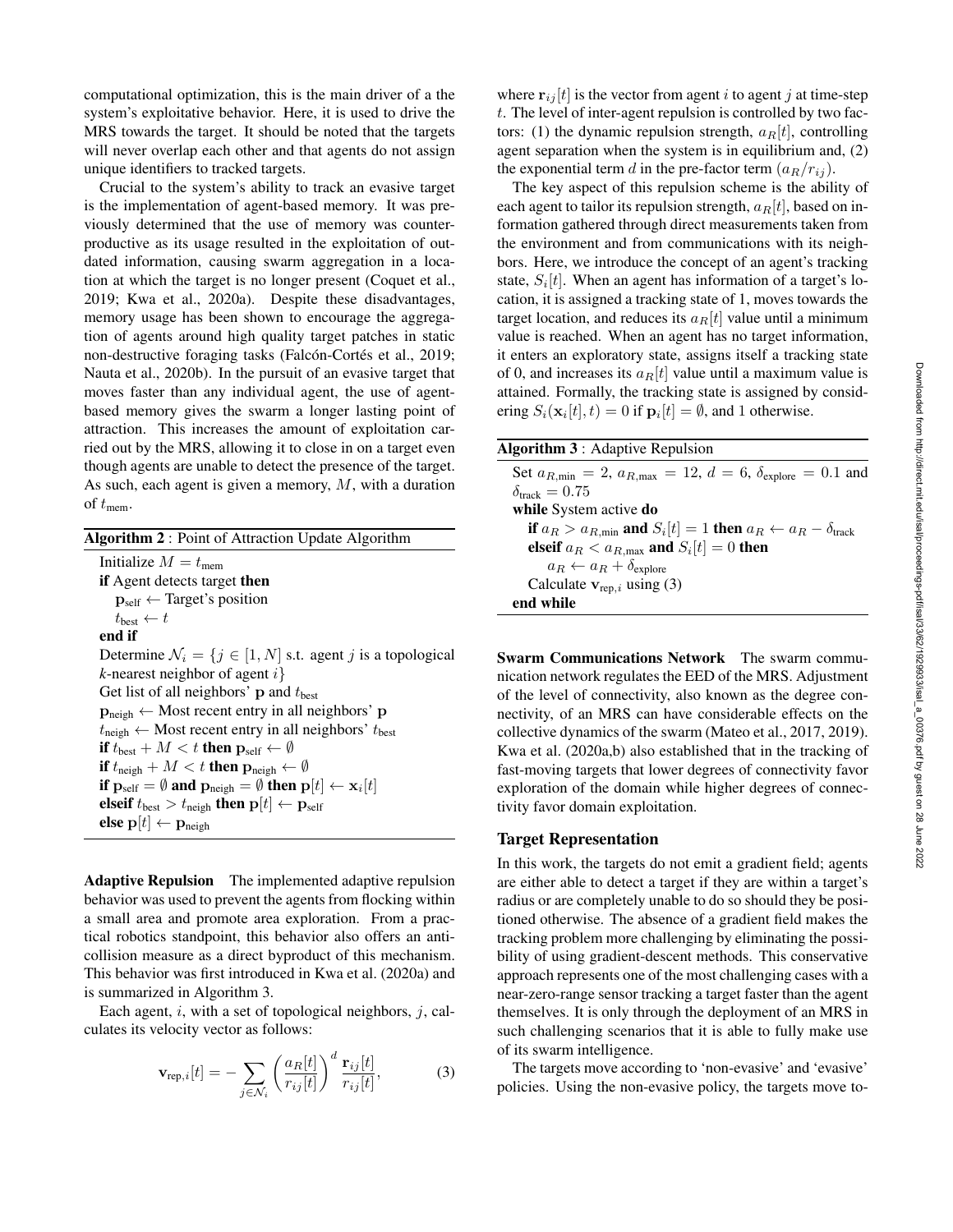wards random waypoints within the search space. Using the evasive policy, the targets initially follow the non-evasive policy until it makes contact with an agent. Upon contact with an agent (i.e. when an agent falls within the target's radius), the target calculates its velocity using the repulsion equation presented in (3), with all agents within its radius used as repulsion neighbors. After encountering agents for  $t_{\text{limit}}$  consecutive iterations, the target travels in a straight line for  $t_{\text{evade}}$  time-steps to attempt to outrun its pursuers.

# Problem Statement

In this work, a set of tracking agents  $A = \{a_1, a_2, \dots, a_N\}$ and a set of targets  $O = \{o_1, o_2, \ldots, o_M\}$  move within a bounded two-dimensional square search space of dimensions  $L \times L$  devoid of any obstacles. Both agents and targets have an x and y position,  $x_i = (x_i, y_i)$ , and maximum velocities of  $v_{a,max}$  and  $v_{o,max}$  respectively, where  $v_{a,max} \leq v_{o,max}$ . The targets are modeled using disc-shaped binary objective functions with fixed radii of  $\rho = L/25$ . A target is considered to be tracked if an agent lies within its radius. Formally:

$$
cov(o_m, t) = \begin{cases} 1 & \exists i \in A \text{ s.t. } ||\mathbf{x}_i - \mathbf{x}_m|| \le \rho, \\ 0 & \text{otherwise.} \end{cases}
$$
(4)

The goal of the system is to maximize its tracking performance of the targets within the environment, given by the reward function:

$$
\Xi = \frac{1}{TJ} \sum_{t=1}^{T} \sum_{m=1}^{M} \text{cov}(o_m, t),
$$
 (5)

where  $T$  it the total time period of interest and  $M$  is the total number of targets within the search space. In the simulations performed, the agents are tasked with tracking the targets in an environment free from obstacles and are assumed to have perfect information about the target's location once within the target's radius.

#### Exploration and Exploitation Dynamics

In addition to the tracking performance of the swarm, the collective dynamics of a swarm can be studied through the quantification of the EED of the system. Previously, this was performed by finding the correlation between an agent's direction of travel and bearing to the target (Kwa et al., 2020a,b). However, a new metric needs to be considered since multiple targets are being studied. As such, a swarm's *engagement ratio* is used to quantify its EED. An agent is considered to be engaged with a target if it has entered the 'tracking' state and  $S_i(\mathbf{x}_i[t], t) = 1$ . Therefore, the overall engagement ratio of the swarm is calculated as follows:

$$
\Theta = \frac{1}{NT} \sum_{t=1}^{T} \sum_{i=1}^{N} S_i[t],
$$
\n(6)

where  $N$  is the total number of agents within the swarm. With this metric, a higher engagement ratio will indicate that agents are spending a larger proportion of time attempting to track a target, and hence higher levels of exploitation. Conversely, at lower engagement ratios, agents spend a lower proportion of time attempting to track a target, which is characteristic of higher levels of exploration.

#### Simulation Results

A homogeneous swarm of  $N = 50$  agents with a maximum speed of 0.1 arbitrary-distance-units per time-step was initialized in a  $L \times L$  square operating environment, with  $L = 25$ . The agents are tasked with tracking J targets following either an evasive or non-evasive motion policy, where  $J \in \{1, 2, 3\}$ . By fixing the agents' maximum speed at  $v_{a \text{ max}} = 0.1$  we studied the effects of changing the maximum speed of the targets relative to the agents. All simulations were also carried out over a period of 100,000 iterations, resulting in low variability between runs with different random seeds (below 1% for both tracking performance and system engagement).

## Impact of Varying Degree of Connectivity

Single Target Tracking While tracking both evasive and non-evasive targets, increases in target velocity caused a decrease in the system's tracking performance as seen in Fig. 1. This was expected since the swarming agents' velocities were not increased to match that of the target and increasing a target's velocity allows it to more easily outrun its pursuers. Unsurprisingly, a reduction in tracking performance was also seen when targets used an evasive movement policy instead of the non-evasive one as it gave the targets the ability to better avoid its pursuing agents.

From Fig. 1, it can also be observed that there exists an optimal degree of connectivity,  $k = k^*$ , at which the tracking performance is maximized and is also consistent with our previous work (Kwa et al., 2020a,b) as well as the work carried out by Hamann (2018). However, this optimum only appears when the target travels faster than the individual agents. This is because at low target velocities, the swarm need not regulate its level of exploration and exploitation to effectively track the target; the swarm can track the target through performing purely exploitative actions. In contrast, when the target travels faster than the agents, the swarm needs to engage in more exploratory actions within the search space to reacquire the target's location after being outrun. Kwa et al. (2020a,b) have shown that a swarm tends to favor exploitation at high levels of connectivity and exploration at lower connectivity levels. This is confirmed by Fig. 2 that shows higher system engagement at higher levels of connectivity. As such, when operating at the optimal degree of network connectivity, it can be said that the system is able to carry out a good balance of both exploratory and exploitative actions, improving its target tracking capabilities.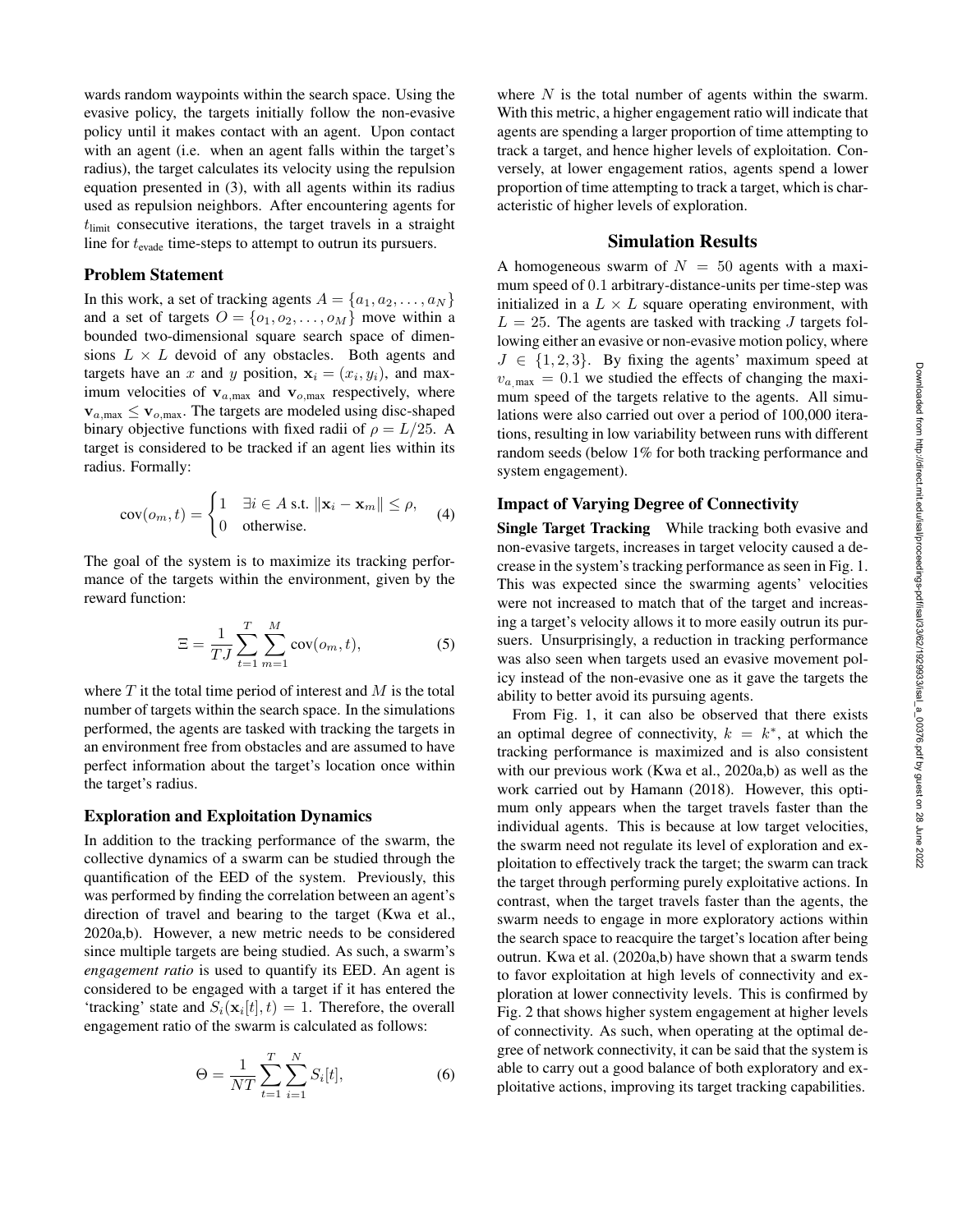

Figure 1: Non-evasive target (solid line) and evasive target (dashed line) tracking performance with different  $v_{o,\text{max}}/v_{a,\text{max}}$  ratios (maximum agent's velocity  $v_{a,\text{max}} = 0.1$ and memory length of  $t_{\text{mem}} = 20$ ).

The presence of an optimal  $k$  is also apparent in nonevasive target tracking. However,  $k^*$  for non-evasive target tracking tends to be higher than that for evasive target tracking. This is because an evasive target makes its movements to avoid contact with a pursuing agent, thereby requiring more exploration from the MRS to track the target. Exploration is favored at lower degrees of connectivity, resulting in a lower  $k^*$  and associating evasive target tracking with a different exploration and exploitation balance.



Figure 2: Swarm system engagement with a single evasive target traveling at different speeds (maximum agent's velocity  $v_{a,\text{max}} = 0.1$  and memory length of  $t_{\text{mem}} = 20$ ).

Figure 2 also reveals an upper limit in the engagement ratio of the system in both evasive and non-evasive targets tracking. At higher levels of connectivity, the swarm loses track of the target easily due to a high portion of agents ag-

gregating around and exploiting the target's location. Eventually, when the agents are outrun by the target, they have to expand and explore the environment again to relocate the target. This suggests that the amount of exploitation that can be performed by the swarm is being limited by the lack of information gathered by the swarm about the target's location, further stressing the critical need to balance the amount of exploration and exploitation carried out by the swarm.

Multiple Target Tracking Similar to single target tracking, the swarm has a lower  $k^*$  when tracking evasive targets compared to when tracking non-evasive targets (see Fig. 3). Again, this is due to the swarm requiring higher levels of exploration when pursuing evasive targets. Also seen in Fig. 3



k Figure 3: Multiple non-evasive (solid lines) and evasive (dashed lines) target tracking performance (maximum agent's velocity  $v_{a,\text{max}} = 0.1$ , memory length of  $t_{\text{mem}} = 20$ , and maximum targets' velocity  $v_{o,\text{max}} = 0.2$ ).

is a reduction in  $k^*$  when tracking multiple targets. This holds true for both evasive and non-evasive targets and is because more exploration is required to acquire information about the different targets' location. These higher levels of exploration are achieved at lower levels of connectivity. It is also harder to track multiple targets simultaneously. Therefore, increasing the number of targets present in the search space lowers the tracking performance of the swarm.

#### Impact of Varying Agent-Based Memory

It has previously been assumed that the addition of agentbased memory will cause the swarm to exploit outdated information, reducing the system's overall tracking performance. However, as seen in Fig. 4, the addition of moderate amounts of agent-based memory to the system only results in a small decrease an MRS's non-evasive target tracking performance.

In contrast, when tracking an evasive target, memory plays a major role in a swarm's ability to track the target. Without its use, the swarm is unable to track the target effectively. As demonstrated in Fig. 4, the tracking performance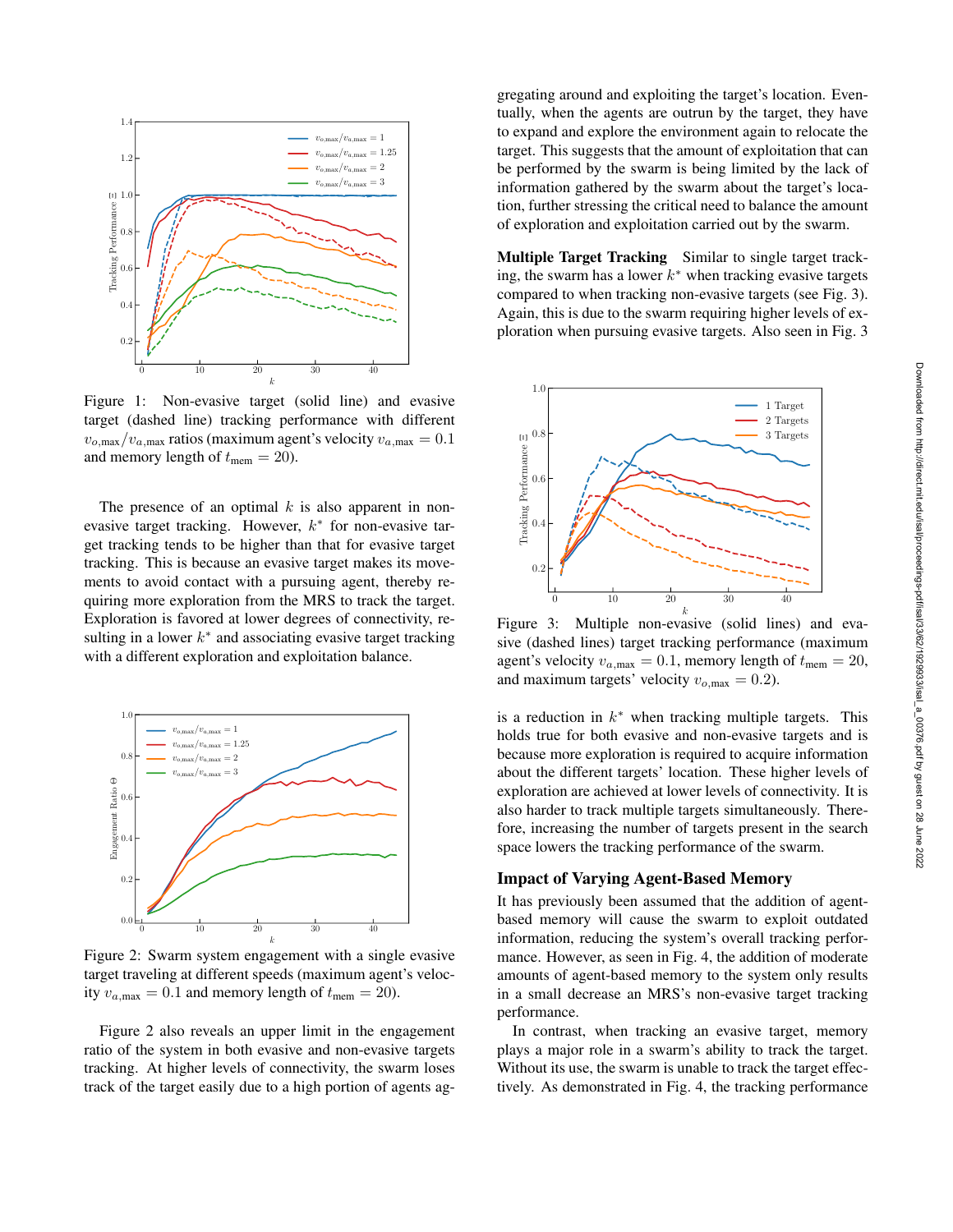

Figure 4: Single evasive and non-evasive target tracking performance with different implemented agent-based memory lengths (target speed  $v_{o,\text{max}} = 0.2$ ). Tracking agents are connected in a dynamic  $k = 20$  network.

rapidly improves when memory is introduced until an optimum memory length is reached before slowly degrading again. This is because the use of agent-based memory generates a persistent point of attraction based on a target's last known position, giving the agents the ability to aggregate at that point. While the swarm may periodically encounter the target without the use of memory, its agents will tend to expand until they reach their static equilibrium positions and will be unable to close in on the target due to the target's evasive maneuvers. This is illustrated in Fig. 5 where it can be seen that the swarm is unable to engage with the target with very low agent-based memory lengths.

#### Balancing Network Connectivity and Memory

When comparing Figs. 1 and 4, it can be seen that after the optimal memory length has been attained, changing the degree of connectivity impacts the MRS's tracking performance more compared to the effects attained by altering the memory length. However, Fig. 6 shows that changing the length of the memory present in each agent also affects the optimal degree of connectivity required to maximize the tracking performance. It can be seen that increasing agents' memory length tends to decrease the optimal degree of connectivity,  $k^*$ . This is caused by the swarm's tendency to perform higher amounts of exploitation with longer memory lengths. This is congruent with the findings by Nauta et al. (2020a), who showed that stronger memory effects favor more exploitative actions in a foraging scenario. Therefore, to maximize its tracking performance while using increased memory lengths, the swarm needs to compensate for this increase in exploitation by performing more exploratory actions, effectively resulting in a reduced  $k^*$  value.

The results obtained point to an optimal balance between



Figure 5: Evasive target system engagement with varying memory lengths. Target moved at a speed of  $v_{o,\text{max}} = 0.2$ . Agents were connected in a dynamic  $k = 20$  network.



Figure 6: Single non-evasive (solid line) and an evasive (dashed line) target tracking performance while varying the length of the implemented agent-based memory and degree of network connectivity.

exploration and exploitation carried out by the swarm to maximize its tracking response. This is demonstrated in Fig. 7, which shows a clear optimum level of engagement that maximizes the MRS's tracking performance. The plots also show that the ideal engagement ratio maximizing evasive target tracking performance is lower than that for a nonevasive target. Not only do these results highlight the presence of the optimal balance between exploration and exploitation, but they also reveal the important fact that this optimum varies based on the task presented to the swarm.

Furthermore, Fig. 7 shows that excessive memory lengths  $(M = 2000)$  degrade the tracking performance of the swarm when pursuing both evasive and non-evasive targets. The plot also highlights the necessity of the inclusion of agentbased memory when tracking evasive targets as the system without memory is outperformed by all the other systems.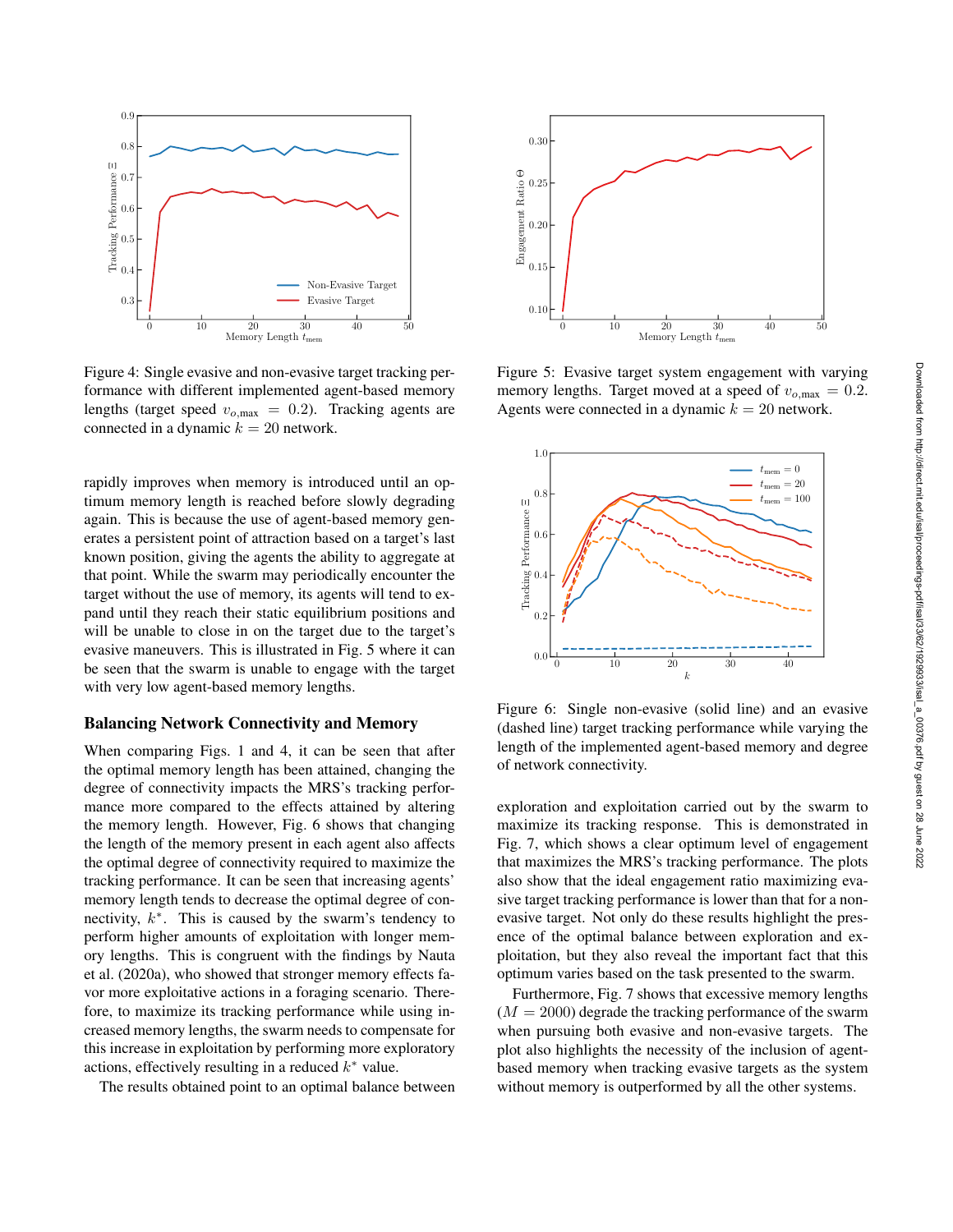

Figure 7: Engagement-Tracking plots of a swarm with different  $t_{\text{mem}}$  and k tracking an evasive (top) and a nonevasive (bottom) target. Darker shaded points indicate swarms using networks with higher values of k.

#### Swarm Robotic Experiments

To validate the obtained simulation results, we performed series of experiments using 6 in-house developed differential-drive land robots with a maximum speed of 10 cm/s. Although this swarm robotic system was originally developed for the mapping of unknown environments (see Kit et al. (2019) for technical details), it has also been used in the tracking of non-evasive targets (Kwa et al., 2020a).

At the start of all tests, 6 of the robots were arranged in the middle of an open search area. These robots were tasked with tracking a virtual evasive target, traveling at an average speed of 5 cm/s, following the same evasive movement policy previously described with  $\rho = 0.75$  m. The target's location is determined by a central computer that calculates its next position based on the current locations of all of robots. To ensure that no gradient descent methods are used, only the units within the target's radius are given information about the target's location. It must be emphasized that besides this communication of target locations to the robots and robot positions to the computer, there was no central controller facilitating the coordination of the robots' movements. It should also be noted that while the target traveled at a slower speed than the robots, the target has infinite maneuverability compared to the finite maneuverability of the robots. As such, even if the individual robots can move faster than the target in a straight line, they effectively respond much slower due to their low maneuverability. It is also worth mentioning that these experiments were carried out in an environment free of obstacles to highlight the effects of agent-based memory. Should this experiment be rerun in a more complex environment with obstacles, the robot units are equipped with LIDAR sensors, allowing them to perform collision avoidance.

All experiments were run with an all-to-all connectivity  $(k = 5)$ , in an attempt to make the response of the swarm more apparent. Two sets of tests were run, one with agentbased memory length of  $M = 15$  s, and another without any. Each set of tests was comprised of 10 runs, with each run lasting for approximately 2 minutes to minimize the directional drift experienced by the robots and allow for the assumption that the robots are able to accurately self-localize.

The robots' locations are communicated to a central computer to enable the reconstruction and visualization of their paths and responses to the presence of a target seen in Fig. 8. The figure shows that without memory, the robots were unable to respond to the presence of the target and tended to remain in place even when the target had been encountered. In contrast, with agent-based memory, when an agent encountered the target, the swarm as a whole was able to respond and the units turned to move towards and aid in the tracking of the target. The improved response of swarm system to the presence of the target resulted in a significant increase in tracking performance  $(p < 0.01)$ , with the swarm being better able to track the evasive target for a longer period of time (Table 1). This is similar to the results obtained in the simulations, validating our hypothesis that agent-based memory is required in the tracking of a fast-moving evasive target.

While the physical experiments performed confirmed the necessity of the implementation of agent-based memory, the quantitative results obtained from the physical experiments did not replicate those obtained from the simulations. These discrepancies can be attributed to three reasons: (1) the small number of robots used for the simulations, (2) the short experiment duration relative to that of the simulations, and (3) the physical tests and the simulations were not performed at the same scale and density. Also as demonstrated by Czirók et al. (1997), statistical characterization of a multiagent system's order becomes more difficult at low swarm densities. This makes it harder to predict the behavior of a system with low density within simulations, which could account for some of the discrepancies between the simulation and physical experiment results.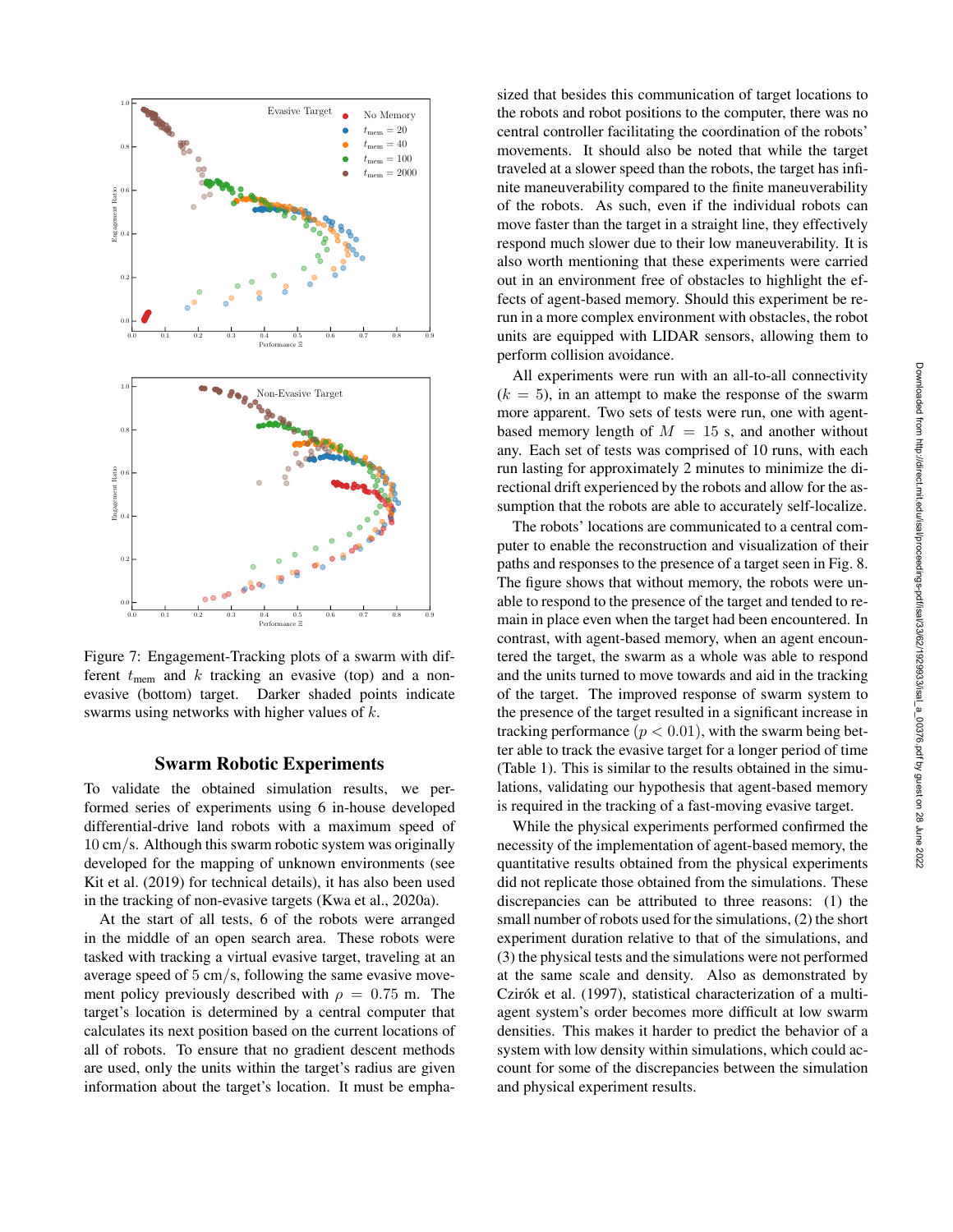

Figure 8: (Top) Reconstruction of target and robot positions and robot paths as observed through our monitoring system. (Bottom) Physical experiments using a connectivity of  $k = 5$  and adaptive repulsion. (A) Robots initialized at the start of the experiments. (B) Robots without agent-based memory unable to respond to a target's presence. (C) Robots with agent-based memory moving towards target after being found. (D) ORION robotic unit (Kit et al., 2019).

Table 1: Swarm tracking performance results with and without agent-based memory obtained from the robotic units.

|          | <b>Without Memory</b> |      | With Memory    |      |
|----------|-----------------------|------|----------------|------|
|          | 39.0                  | 31.8 | 48.8           | 63.8 |
|          | 47.1                  | 39.9 | 46.6           | 44.0 |
|          | 37.6                  | 40.5 | 64.4           | 37.0 |
|          | 32.9                  | 37.1 | 40.1           | 58.4 |
|          | 30.8                  | 35.1 | 48.1           | 42.8 |
| Averaged | $37.2 \pm 4.6$        |      | $49.4 \pm 9.2$ |      |

## **Discussion**

The application of swarming MRS to a dynamic target search and tracking task is a very challenging problem. This is especially the case when multiple evasive targets capable of traveling faster than the individual agents are being considered. Such cases are not adequately studied as it has been assumed that a fast-moving evasive target will always be able to outmaneuver its pursuers, rendering the tracking task impossible and therefore trivial.

In this work, we show that despite having to track multiple fast-moving evasive targets, it is possible to employ limited perception swarming MRS to accomplish the task through the use of a decentralized swarming strategy. The presented strategy allows the tuning of a swarm's exploration and exploitation dynamics through the use of an adaptive interagent repulsion behavior, the degree of connectivity of the interconnecting k-nearest neighbor network, and the length of memory present in all agents. The swarm's EED shifts in favor exploration by reducing the degree of connectivity or by reducing the agents' memory lengths and vice versa to favor information exploitation. This strategy was tested in simulations where we quantified the swarm's overall tracking performance and its EED. The former was performed by counting the number of time-steps the targets had been tracked and the later was done by calculating the swarm's

engagement ratio, the average proportion of agents attempting to track a target during the entire simulation.

Through tuning the swarm's EED, an optimum balance between the level of exploration and exploitation was found, occurring only when the swarm tracks targets moving faster than its component agents. This balance tilts in favor of performing higher amounts of exploration when attempting to track multiple evasive targets, due to the swarm's need to acquire information of the targets' locations. Similarly, when tracking a smaller number of non-evasive targets, better tracking performance will be obtained if a swarm performs higher amounts of exploitative actions.

A limitation of this work is that our MRS operates in an unobstructed environment. However, as this work focuses on the highly dynamic problem of tracking a fast-moving target and the importance of memory in the performance of such tasks, more complex environments were not used. Should the MRS be implemented within an environment with obstacles, the simulations can be modified to utilize obstacle avoidance algorithms, taking advantage of our robotic test platform's LIDAR sensors.

Finally, physical experiments were carried out with a swarm of 6 robots. While the quantitative results did not replicate those obtained in the simulations, we demonstrated a significant improvement of the swarm's evasive target tracking performance when equipped with agent-based memory compared to an MRS without. This is in agreement with our results, highlighting the importance of memory in the search and tracking of a fast-moving evasive target.

## Acknowledgements

This research is funded by Thales Solutions Asia Pte Ltd, under the Singapore Economic Development Board IPP.

## References

Blackwell, T. B. and Bentley, P. (2002). Dynamic Search with Charged Swarms. In *Proceedings of the Genetic and Evo-*